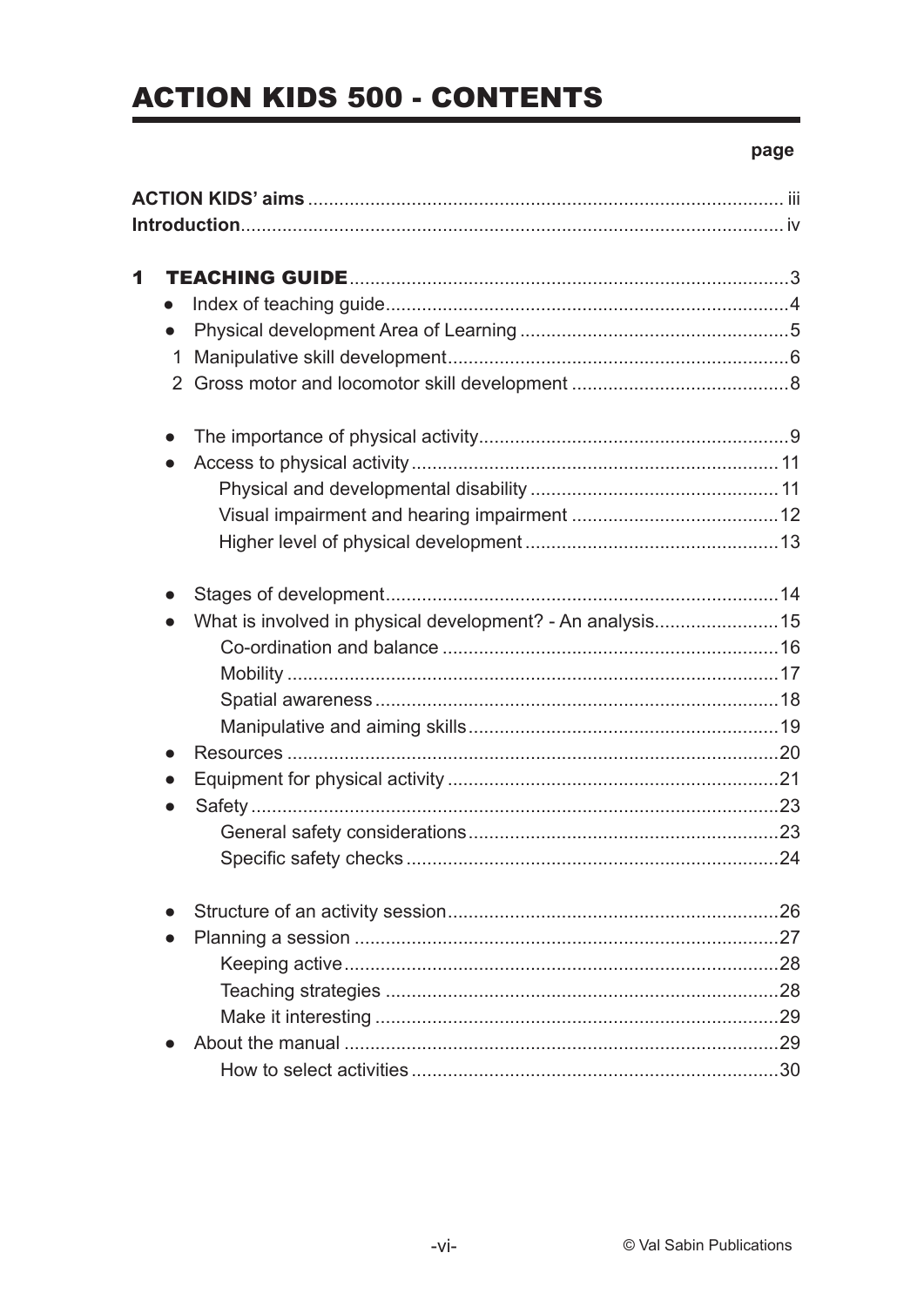| 2 |                |                                           |  |
|---|----------------|-------------------------------------------|--|
|   |                |                                           |  |
|   |                |                                           |  |
|   | 1              |                                           |  |
|   | 2              |                                           |  |
|   | 3              |                                           |  |
|   | 4              |                                           |  |
|   | 5              |                                           |  |
|   | 6              |                                           |  |
|   | 7              |                                           |  |
|   | 8              |                                           |  |
|   | 9              |                                           |  |
|   | 10             | "HERE WE GO ROUND THE MULBERRY BUSH"38    |  |
|   | 11             |                                           |  |
|   | 12             |                                           |  |
|   | 13             |                                           |  |
|   | 14             | HEAVY AND LIGHT MOVEMENTS AND COUNTING 39 |  |
|   | 15             |                                           |  |
|   | 16             |                                           |  |
|   | 17             |                                           |  |
|   | 18             |                                           |  |
|   | 19             |                                           |  |
|   | 20             |                                           |  |
|   | 21             |                                           |  |
|   | 22             |                                           |  |
|   |                |                                           |  |
|   |                |                                           |  |
| 3 |                |                                           |  |
|   |                |                                           |  |
|   |                |                                           |  |
|   |                |                                           |  |
|   |                |                                           |  |
|   | SI             |                                           |  |
|   | S <sub>2</sub> |                                           |  |
|   | S <sub>3</sub> |                                           |  |
|   | S <sub>4</sub> |                                           |  |
|   | S <sub>5</sub> |                                           |  |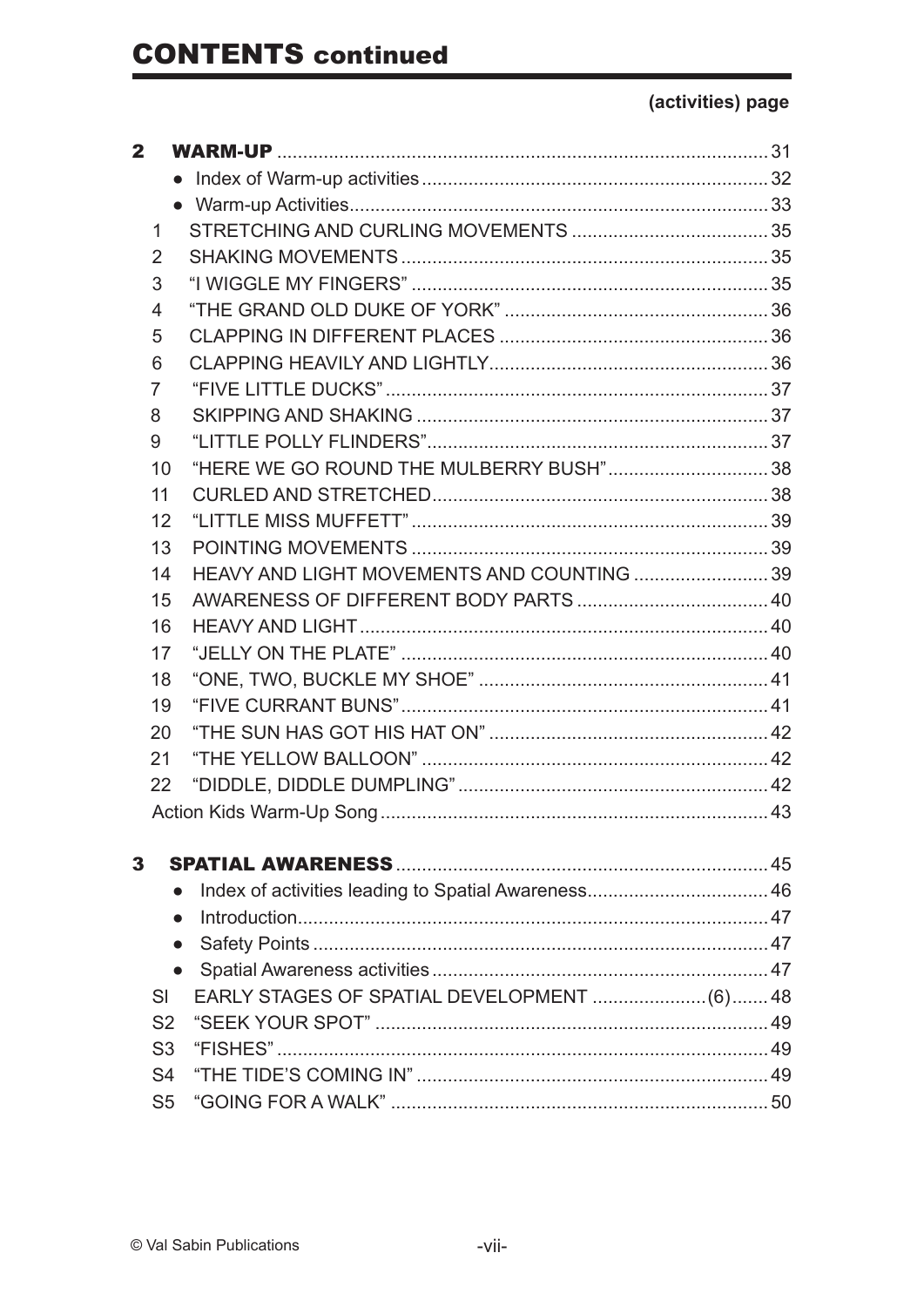|   | S <sub>6</sub>  |                                                                       |  |
|---|-----------------|-----------------------------------------------------------------------|--|
|   | S7              |                                                                       |  |
|   | S <sub>8</sub>  |                                                                       |  |
|   | S9              |                                                                       |  |
|   |                 |                                                                       |  |
|   |                 |                                                                       |  |
|   |                 |                                                                       |  |
|   |                 |                                                                       |  |
|   |                 |                                                                       |  |
|   |                 |                                                                       |  |
|   |                 |                                                                       |  |
|   |                 |                                                                       |  |
|   |                 |                                                                       |  |
|   |                 |                                                                       |  |
|   |                 |                                                                       |  |
|   |                 |                                                                       |  |
|   |                 |                                                                       |  |
|   |                 |                                                                       |  |
| 4 |                 |                                                                       |  |
|   | $\bullet$       |                                                                       |  |
|   | $\bullet$       |                                                                       |  |
|   | $\bullet$       |                                                                       |  |
|   |                 |                                                                       |  |
|   |                 | <b>SECTION 1 Awareness of body parts and body shape - balance  65</b> |  |
|   | G1              |                                                                       |  |
|   | G2              |                                                                       |  |
|   | G <sub>3</sub>  |                                                                       |  |
|   | G4              |                                                                       |  |
|   | G <sub>5</sub>  |                                                                       |  |
|   | G <sub>6</sub>  |                                                                       |  |
|   | G7              |                                                                       |  |
|   | G <sub>8</sub>  |                                                                       |  |
|   | G <sub>9</sub>  |                                                                       |  |
|   | G10             |                                                                       |  |
|   | G11             |                                                                       |  |
|   | G <sub>12</sub> |                                                                       |  |
|   | G <sub>13</sub> |                                                                       |  |
|   | G14             |                                                                       |  |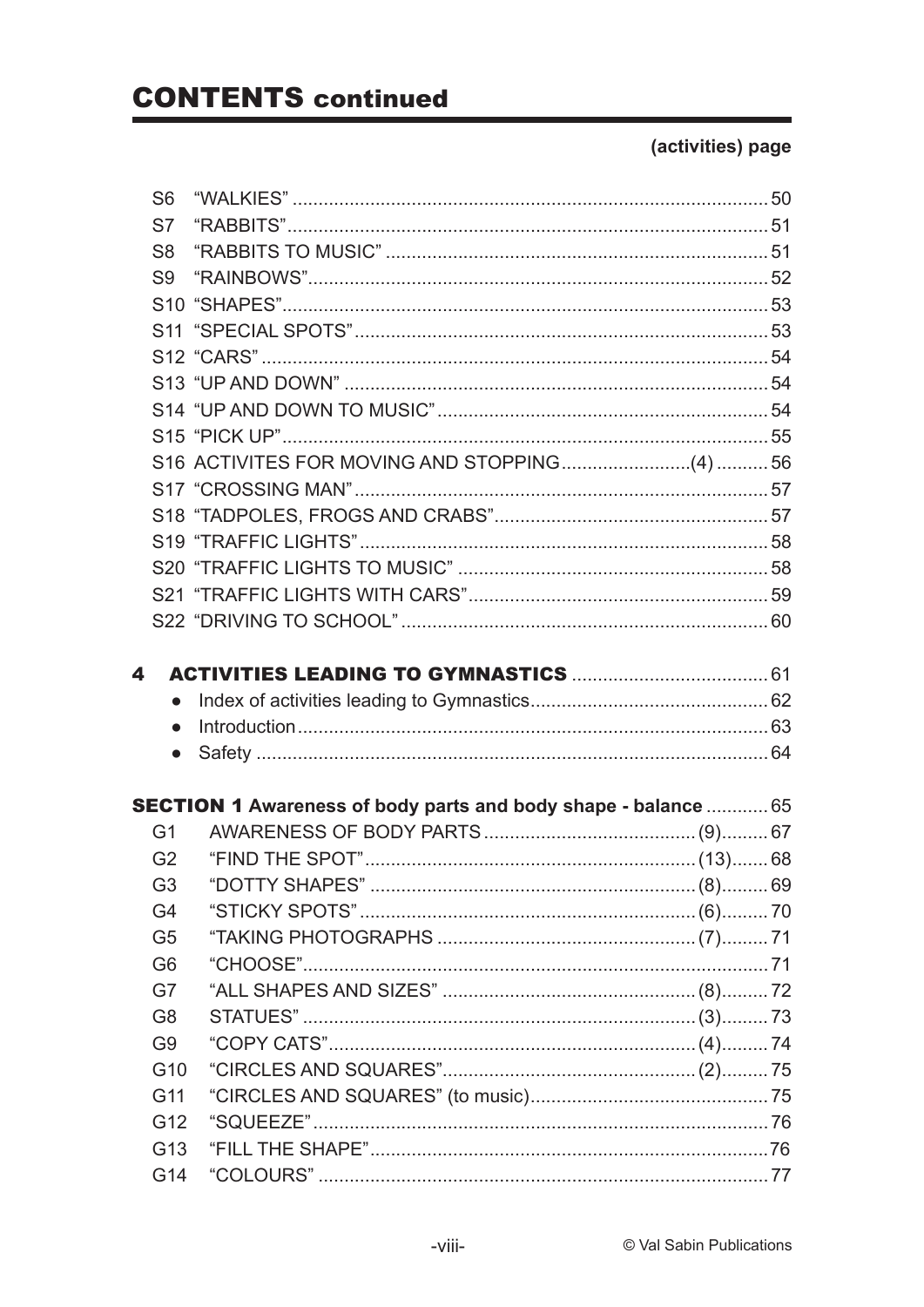| G <sub>15</sub> |                                          |  |
|-----------------|------------------------------------------|--|
| G16             | "PROGRESSIVE TASKS FOR FOOTWORK (10)  82 |  |
| G17             |                                          |  |
| G18             |                                          |  |
| G <sub>19</sub> |                                          |  |
| G <sub>20</sub> |                                          |  |
| G <sub>21</sub> |                                          |  |
| G22             |                                          |  |
| G23             |                                          |  |
| G24             |                                          |  |
| G25             |                                          |  |
| G26             |                                          |  |
| G27             |                                          |  |
|                 |                                          |  |
|                 |                                          |  |
| G28             |                                          |  |
| G29             |                                          |  |
| G30             |                                          |  |
| G31             | "TURNING ON DIFFERENT BODY PARTS" (5) 94 |  |
| G32             |                                          |  |
| G33             |                                          |  |
| G34             |                                          |  |
|                 |                                          |  |
|                 |                                          |  |
| G35             |                                          |  |
|                 |                                          |  |
| G37             |                                          |  |
| G38             |                                          |  |
| G39             |                                          |  |
| G40             |                                          |  |
| G41             |                                          |  |
| G42             |                                          |  |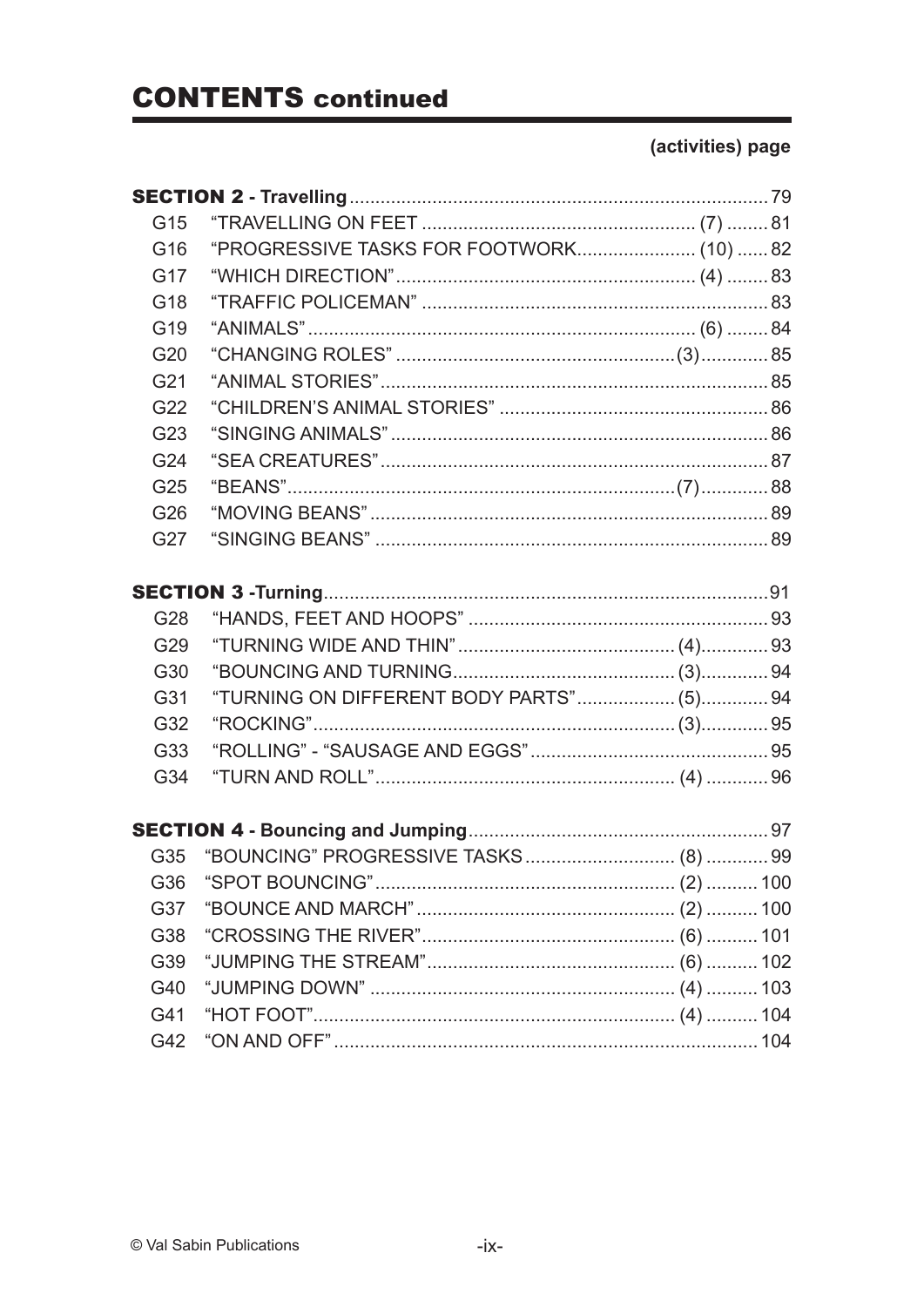| G43              |                                                  |  |
|------------------|--------------------------------------------------|--|
| G44              |                                                  |  |
| G45              |                                                  |  |
| G46              | OTHER PORTABLE AND LARGER APPARATUS (8)  110     |  |
| G47              |                                                  |  |
| G48              |                                                  |  |
| G49              |                                                  |  |
| G50              | THE STRUCTURE SESSION USING LARGE APPARATUS  113 |  |
| 5                |                                                  |  |
|                  |                                                  |  |
|                  |                                                  |  |
|                  |                                                  |  |
|                  |                                                  |  |
|                  |                                                  |  |
|                  |                                                  |  |
|                  |                                                  |  |
|                  |                                                  |  |
|                  |                                                  |  |
| GA <sub>6</sub>  |                                                  |  |
|                  |                                                  |  |
|                  |                                                  |  |
|                  |                                                  |  |
|                  |                                                  |  |
|                  |                                                  |  |
|                  | GA12 "TAKING THE BEANBAG ON A JOURNEY"  (4)  133 |  |
|                  |                                                  |  |
|                  |                                                  |  |
| GA15             |                                                  |  |
| GA <sub>16</sub> |                                                  |  |
| <b>GA17</b>      |                                                  |  |
| GA <sub>18</sub> |                                                  |  |
|                  |                                                  |  |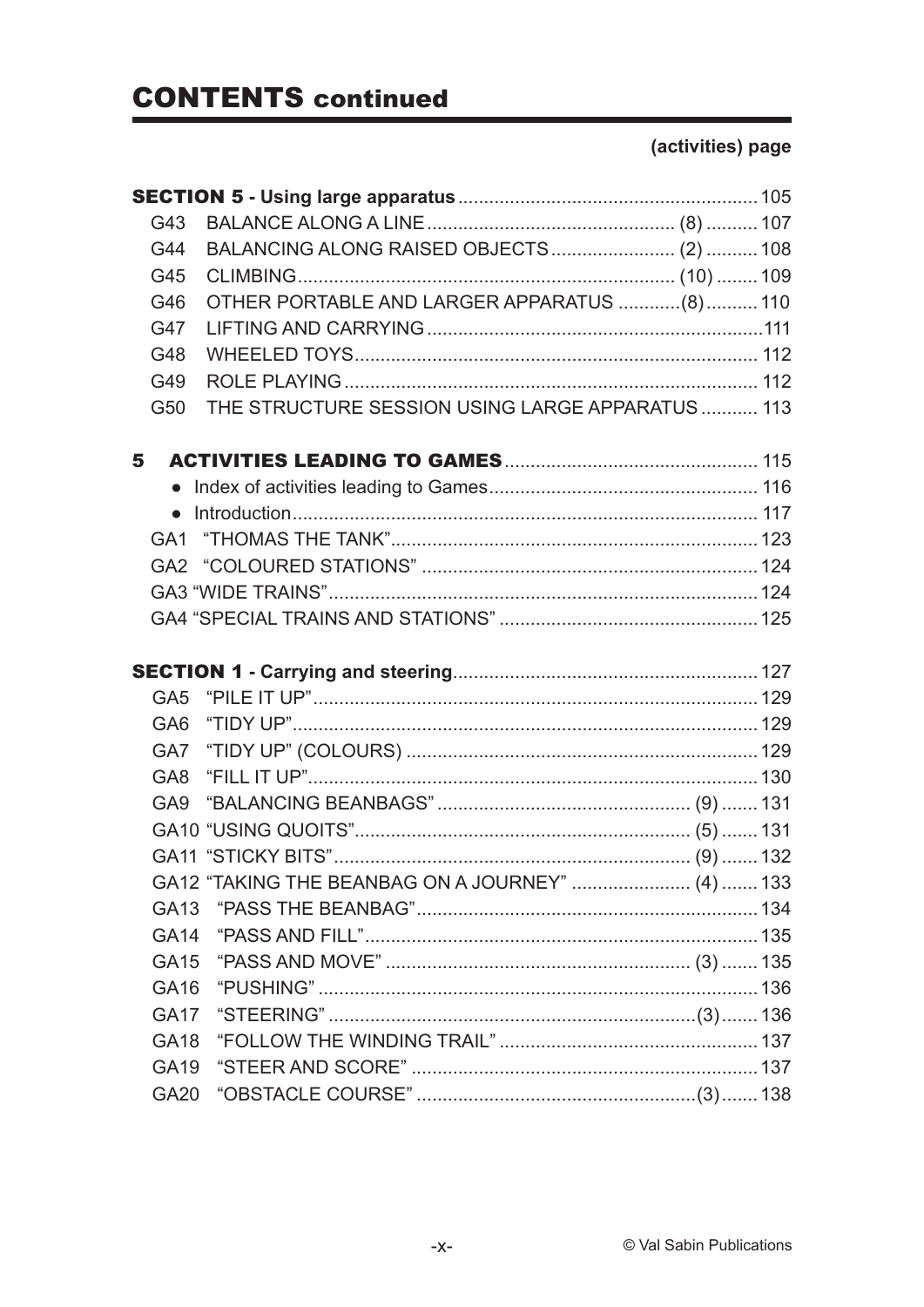|   | GA21        |                                                           |  |
|---|-------------|-----------------------------------------------------------|--|
|   | <b>GA22</b> |                                                           |  |
|   | GA23        |                                                           |  |
|   |             |                                                           |  |
|   |             | <b>SECTION 3 - Throwing and catching and bouncing 145</b> |  |
|   | <b>GA24</b> |                                                           |  |
|   | <b>GA25</b> | "THROWING AND CATCHING TASKS WITH BEANBAGS"(4) 148        |  |
|   | GA26        | "THROWING AND CATCHING TASKS WITH BALLS"(5) 148           |  |
|   | <b>GA27</b> | "THROWING AND CATCHING TASKS WITH QUOITS" (5)  149        |  |
|   | <b>GA28</b> | "MAKING THROWING AND CATCHING HARDER" (8)  150            |  |
|   | <b>GA29</b> |                                                           |  |
|   | GA30        |                                                           |  |
|   | GA31        | "PROGRESSIVE TASKS FOR DEVELOPING BOUNCING" (7)151        |  |
|   |             |                                                           |  |
|   |             |                                                           |  |
|   |             |                                                           |  |
|   | GA33        | "PROGRESSIVE TASKS FOR DEVELOPING                         |  |
|   |             |                                                           |  |
|   |             |                                                           |  |
|   |             |                                                           |  |
|   | <b>GA34</b> |                                                           |  |
|   | <b>GA35</b> |                                                           |  |
|   | GA36        |                                                           |  |
|   | <b>GA37</b> |                                                           |  |
|   | <b>GA38</b> | "THROWING AT, INTO OR OVER A TARGET  (8)  162             |  |
|   | <b>GA39</b> |                                                           |  |
|   | GA40        | "MAKING TARGET THROWING INTO GAMES" (3)  163              |  |
|   | GA41        |                                                           |  |
|   |             |                                                           |  |
|   |             |                                                           |  |
|   | <b>GA44</b> |                                                           |  |
|   |             |                                                           |  |
| 6 |             |                                                           |  |
|   |             |                                                           |  |
|   |             |                                                           |  |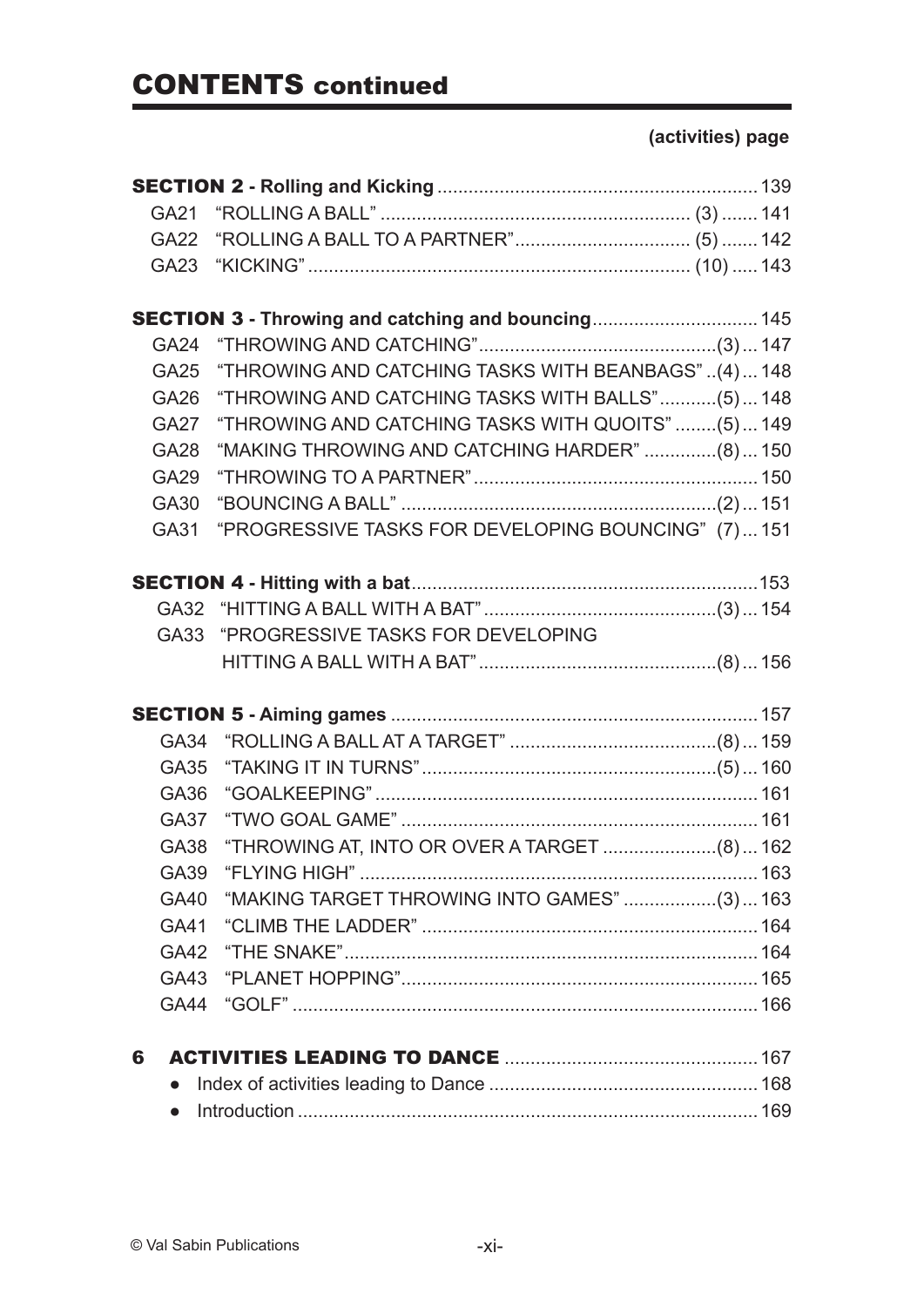| D <sub>1</sub>  |                                                          |  |
|-----------------|----------------------------------------------------------|--|
| D <sub>2</sub>  |                                                          |  |
| D <sub>3</sub>  |                                                          |  |
| D <sub>4</sub>  |                                                          |  |
| D <sub>5</sub>  |                                                          |  |
| D <sub>6</sub>  |                                                          |  |
| D <sub>7</sub>  |                                                          |  |
| D <sub>8</sub>  |                                                          |  |
| D <sub>9</sub>  |                                                          |  |
| D <sub>10</sub> |                                                          |  |
| D <sub>11</sub> | RESPONDING TO DIFFERENT RHYTHMS  (4)  183                |  |
| D <sub>12</sub> |                                                          |  |
| D <sub>13</sub> |                                                          |  |
| D <sub>14</sub> |                                                          |  |
|                 |                                                          |  |
|                 | D15 RESPONDING TO DIFFERENT MOODS AND EMOTIONS  (7)  189 |  |
| D <sub>16</sub> | CONTRASTING MOODS AND EMOTIONS  (4)  190                 |  |
| D17             |                                                          |  |
| D <sub>18</sub> |                                                          |  |
|                 |                                                          |  |
| D <sub>19</sub> |                                                          |  |
| D <sub>20</sub> |                                                          |  |
| D <sub>21</sub> |                                                          |  |
|                 | D22 "RIBBONS"                                            |  |
|                 |                                                          |  |
|                 |                                                          |  |
|                 |                                                          |  |
|                 |                                                          |  |
|                 |                                                          |  |
| D <sub>27</sub> |                                                          |  |
| D <sub>28</sub> |                                                          |  |
|                 |                                                          |  |
|                 |                                                          |  |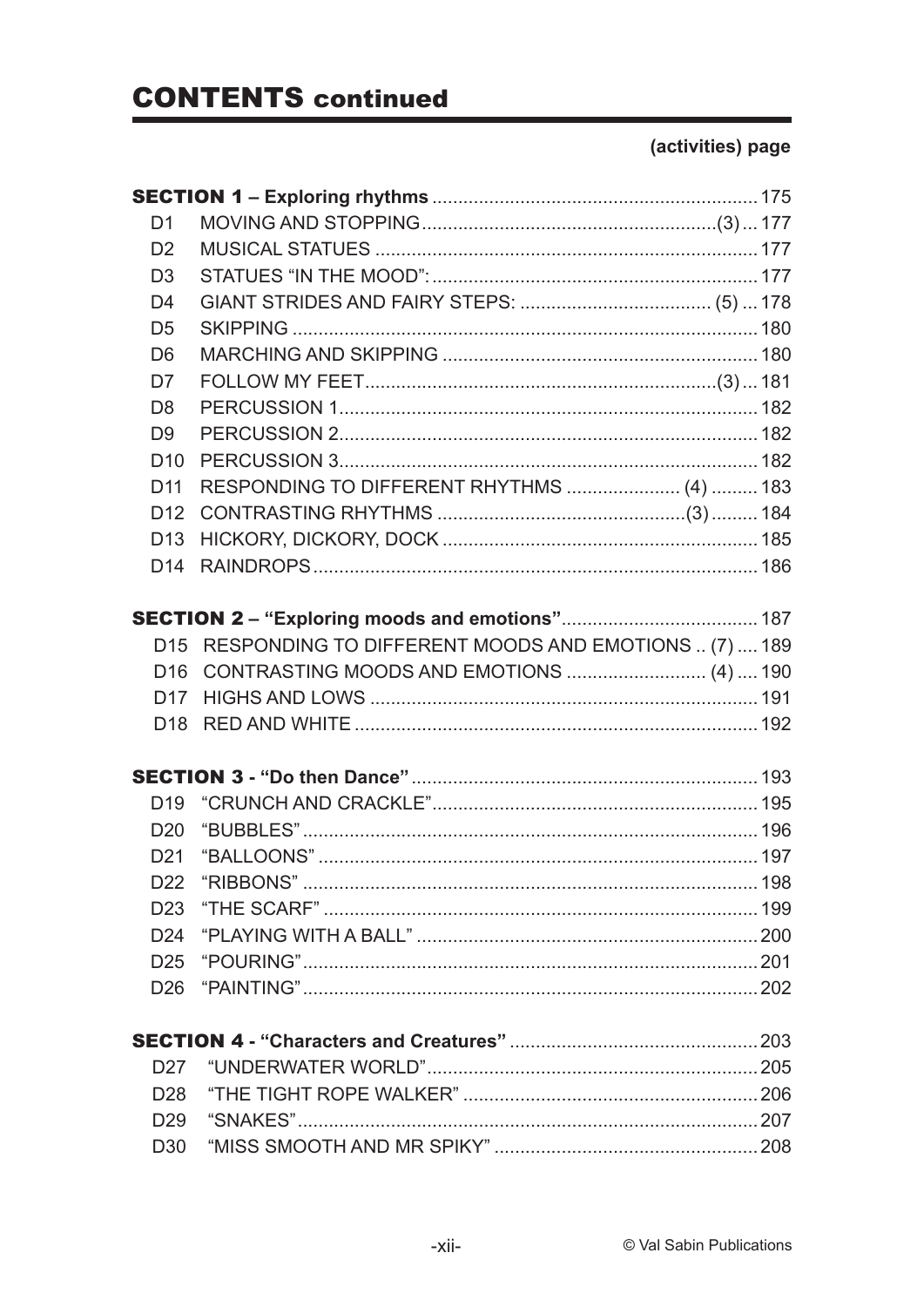| D31             |  |
|-----------------|--|
| D <sub>32</sub> |  |
| D <sub>33</sub> |  |
|                 |  |
|                 |  |
| D34             |  |
| D <sub>35</sub> |  |
| D36             |  |
| D37             |  |
| D38             |  |
|                 |  |
| D <sub>39</sub> |  |
| D40             |  |
| D41             |  |
| D42             |  |
| D43             |  |
| D44             |  |
| D45             |  |
|                 |  |
|                 |  |
| P46             |  |
| <b>P47</b>      |  |
| P48             |  |
| P49             |  |
| P <sub>50</sub> |  |
| P51             |  |
| P <sub>52</sub> |  |
|                 |  |
| P <sub>53</sub> |  |
| P <sub>54</sub> |  |
| P <sub>55</sub> |  |
| P <sub>56</sub> |  |
| P <sub>57</sub> |  |
| P <sub>58</sub> |  |
| P <sub>59</sub> |  |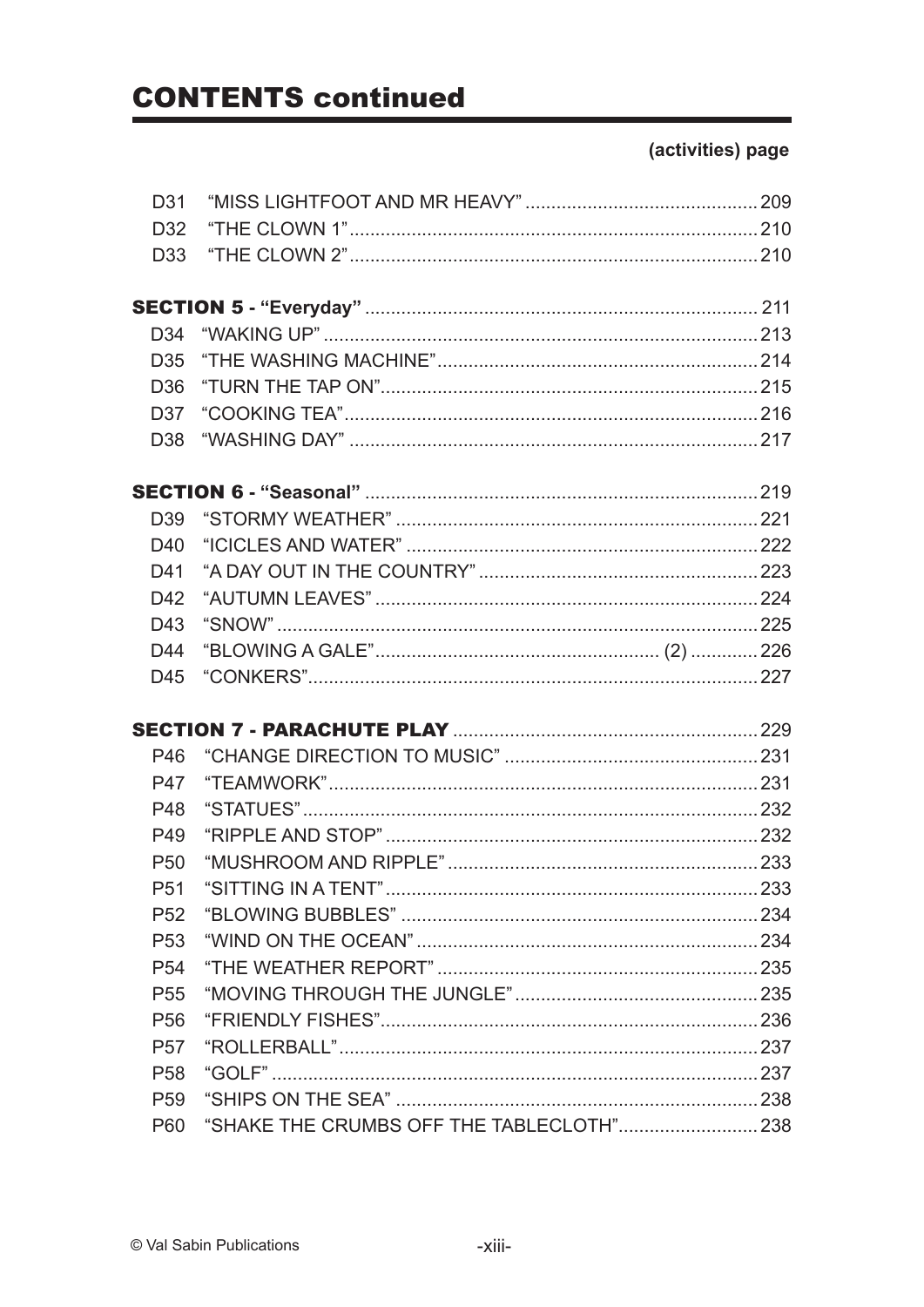| 1              |                                                     |  |
|----------------|-----------------------------------------------------|--|
| $\overline{2}$ |                                                     |  |
| 3              |                                                     |  |
| 4              |                                                     |  |
| 5              |                                                     |  |
| 6              | "WALK SLOWER AND SLOWER AND SINK TO THE FLOOR"  242 |  |
| $\overline{7}$ |                                                     |  |
| 8              |                                                     |  |
| 9              |                                                     |  |
| 10             |                                                     |  |
|                |                                                     |  |
|                |                                                     |  |
| 13             |                                                     |  |
| 14             |                                                     |  |
| 15             |                                                     |  |
| 16             |                                                     |  |
| 17             |                                                     |  |
| 18             |                                                     |  |
| 19             |                                                     |  |
| 20             |                                                     |  |
| 21             |                                                     |  |
| 22             |                                                     |  |
| 23             |                                                     |  |
| 24             |                                                     |  |
| 25             |                                                     |  |
|                |                                                     |  |
|                |                                                     |  |
| $\bullet$      |                                                     |  |
| $\bullet$      |                                                     |  |
| $\bullet$      | (A) Suggested Learning Objectives,                  |  |
|                |                                                     |  |
|                |                                                     |  |
|                |                                                     |  |
|                |                                                     |  |
|                |                                                     |  |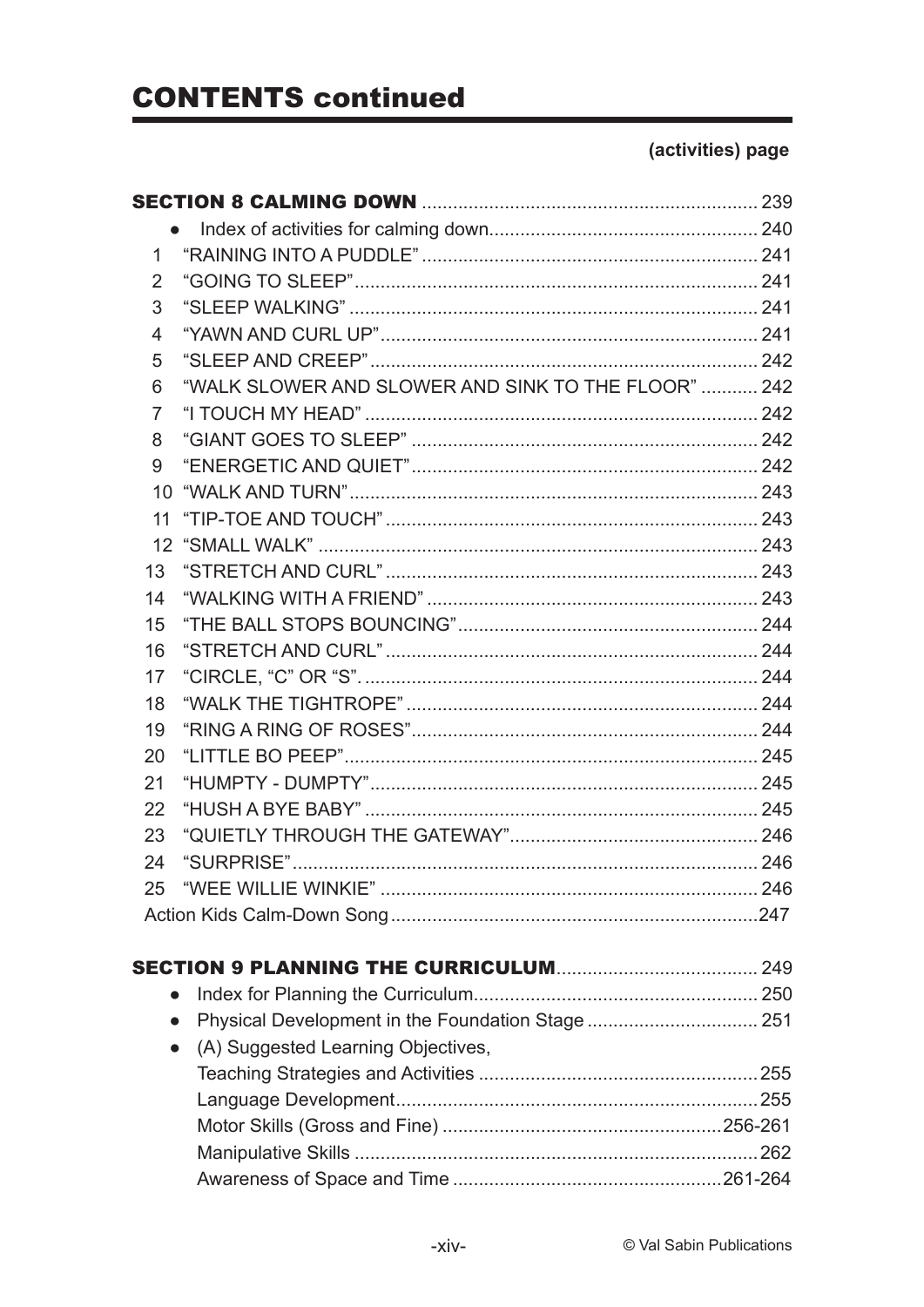|   | (1)                                              |  |
|---|--------------------------------------------------|--|
|   | (2)                                              |  |
|   | (3)                                              |  |
|   | (4)                                              |  |
|   | (5)                                              |  |
|   | (6)                                              |  |
|   | (7)                                              |  |
|   | (8)                                              |  |
|   |                                                  |  |
|   | (1)                                              |  |
|   | (2)                                              |  |
|   | (3)                                              |  |
|   | (4)                                              |  |
|   | (5)                                              |  |
|   | (6)                                              |  |
|   | (7)                                              |  |
|   |                                                  |  |
| ● | Index - Assessment of Physical Development in    |  |
|   |                                                  |  |
|   |                                                  |  |
|   | (B) WHAT do we assess and WHEN do we assess? 301 |  |
|   |                                                  |  |
|   |                                                  |  |
|   |                                                  |  |
|   |                                                  |  |
|   |                                                  |  |
|   | TOP START INTEGRATION INTO THE                   |  |
|   |                                                  |  |
|   |                                                  |  |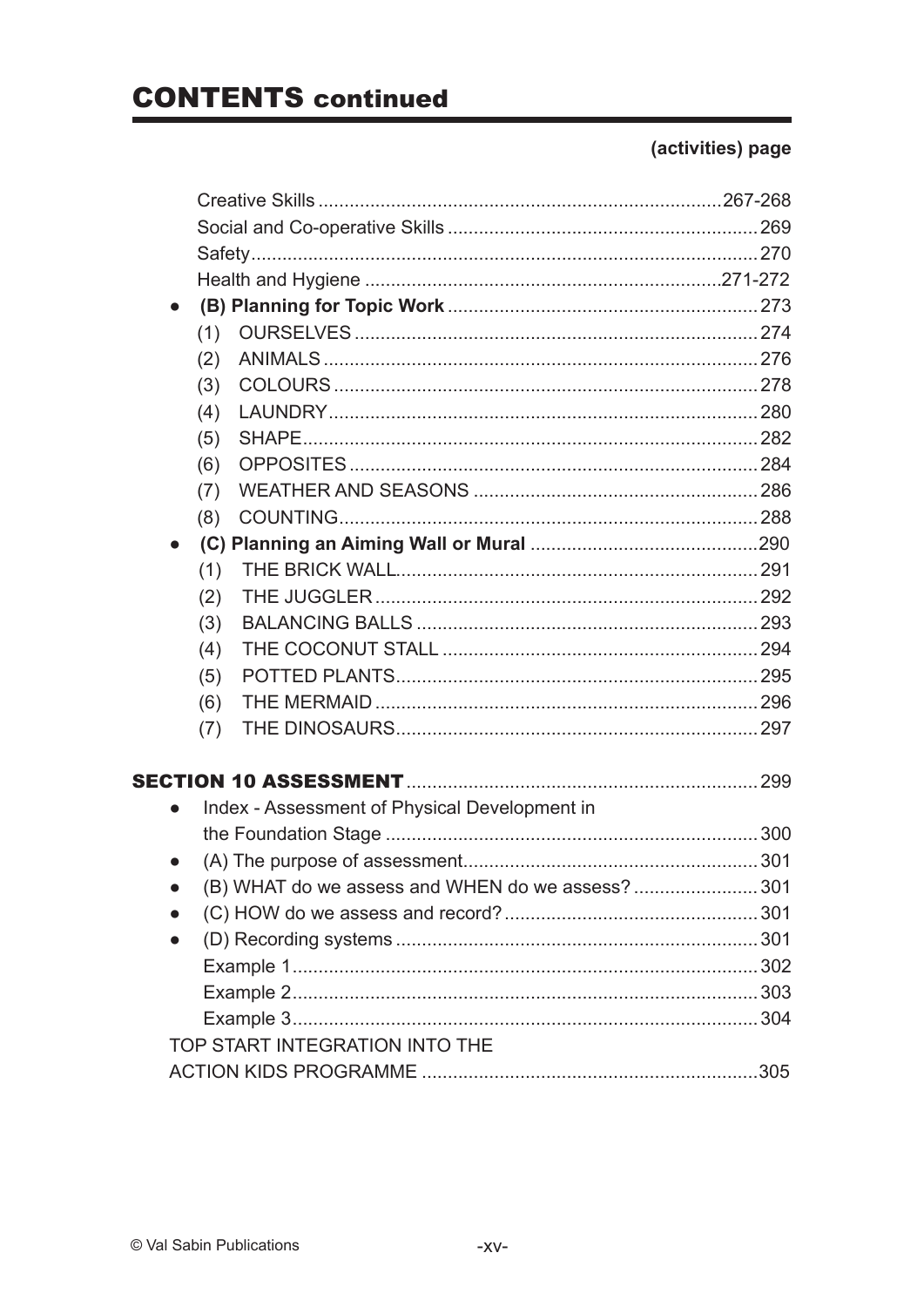# STAGES OF DEVELOPMENT

All children will progress at different rates and individual achievement will vary, however, all children should be able to experience a curriculum which enables them to make maximum progress towards the Early Learning Goals. Within a broad and balanced curriculum each child should be encouraged to reach its own potential and develop at an appropriate rate via planned stepping stones and through a varied approach to physical activity.

Approaches could be identified within any of the three broad categories below:

### (1) Individual

Children have the right to develop naturally through interest and involvement in physical play, therefore it is essential to provide opportunities for individual activity where children ...

- (i) can freely explore the environment and equipment available to them
- (ii) can be free to choose their own equipment and participate in their own activity
- (iii) use equipment chosen by the adult and develop their own activities
- (iv) can choose to take part in an adult-structured activity

### (2) Small group

Children should also have the opportunity to participate in activity involving twos or small groups where ...

- (i) they choose their own equipment and develop their own activity
- (ii) they use a range of equipment chosen by the adult but make up their own activity
- (ii) work on adult-structured activities with equipment chosen by the adult

### (3) Whole class

Some games and activities will achieve maximum success by being presented as a whole class or large group activity with children ....

- (i) all doing the same structured activity at the same time
- (ii) all having the same task but making up their own creative answers

To encourage maximum progression there should be a balance between these different approaches. The age of the child and its degree of sociability will also determine the success of some approaches - e.g. initially, activity with two and three year olds will tend to be more individually focused, however, as they explore, expand, master the activities and grow in confidence children will become more socially cohesive and be able to work co-operatively in pairs and small groups. Large group or whole class adult-structured physical activity sessions in the school hall may be part of the planned curriculum in nursery units attached to primary schools and certainly with children in reception classes.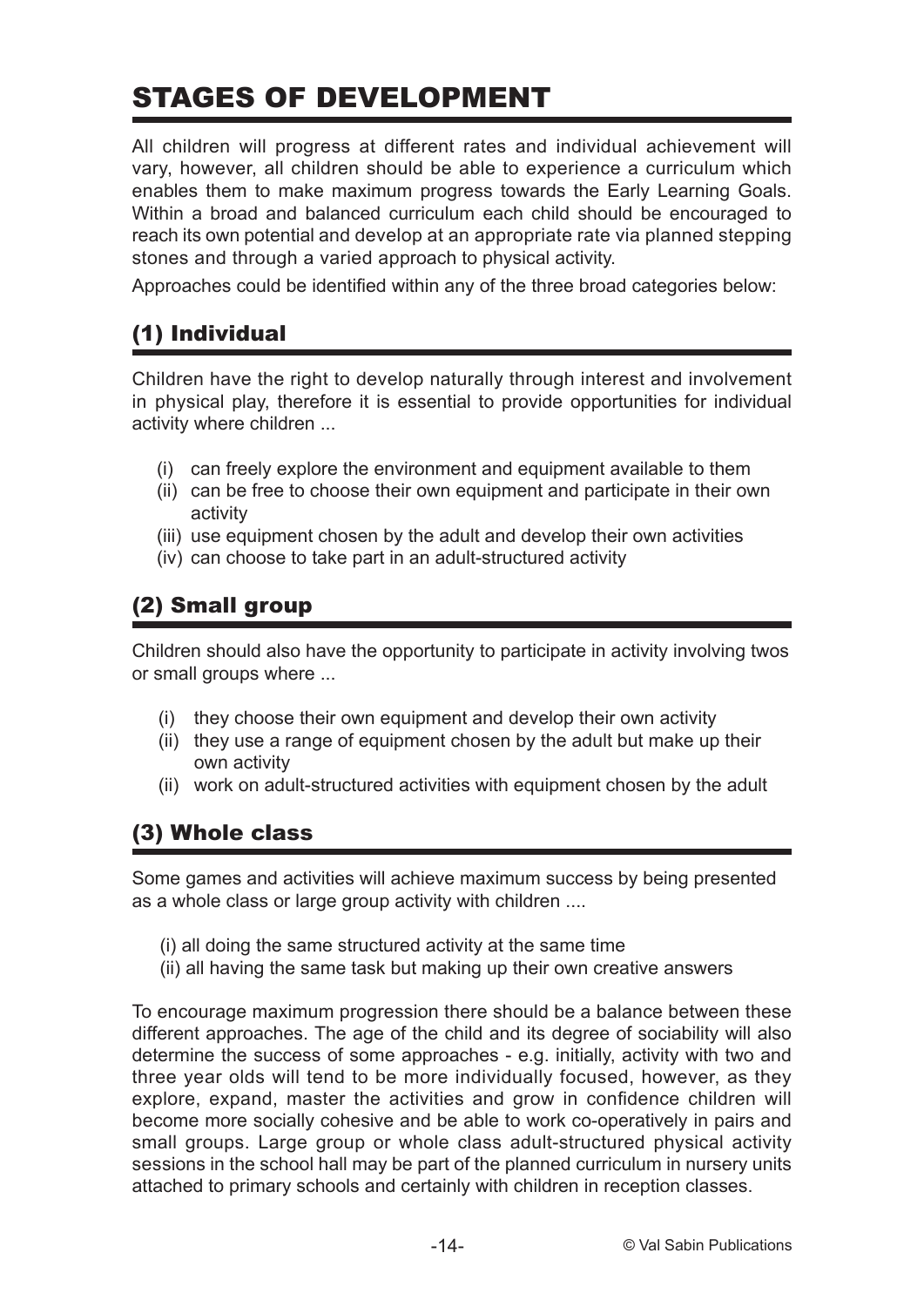# EQUIPMENT FOR PHYSICAL ACTIVITY

Skill learning and motor development can only happen if children are given the opportunities to develop them, and appropriate time for regular and consistent practice. Planned physical activity sessions will encourage progression and development by offering children appropriate physical challenges and providing resources that can be used in a variety of ways.

The type of toys and games equipment available should include objects of differing colours, shapes, textures, and weights to encourage skill development.

Stimulating equipment will engage the interest of children and produce more imaginative play. It will also positively promote language development.

Different textures, weights, sizes, and shapes of games equipment will enable children at different stages of development to progress at their own rate of learning, for example:







● A **smaller harder ball** requires more skill to control.

$$
\bigcirc_{n}\widehat{\circ}_{n}=
$$

● A **rugby shaped ball** travels on a wobbly path and is more difficult to control both in the air and on the floor.



**Beanbags** in the shape of frogs, turtles, ladybirds, dinosaurs etc. are much more interesting to play with and will encourage children to talk about them make up stories, thus further promoting language development.

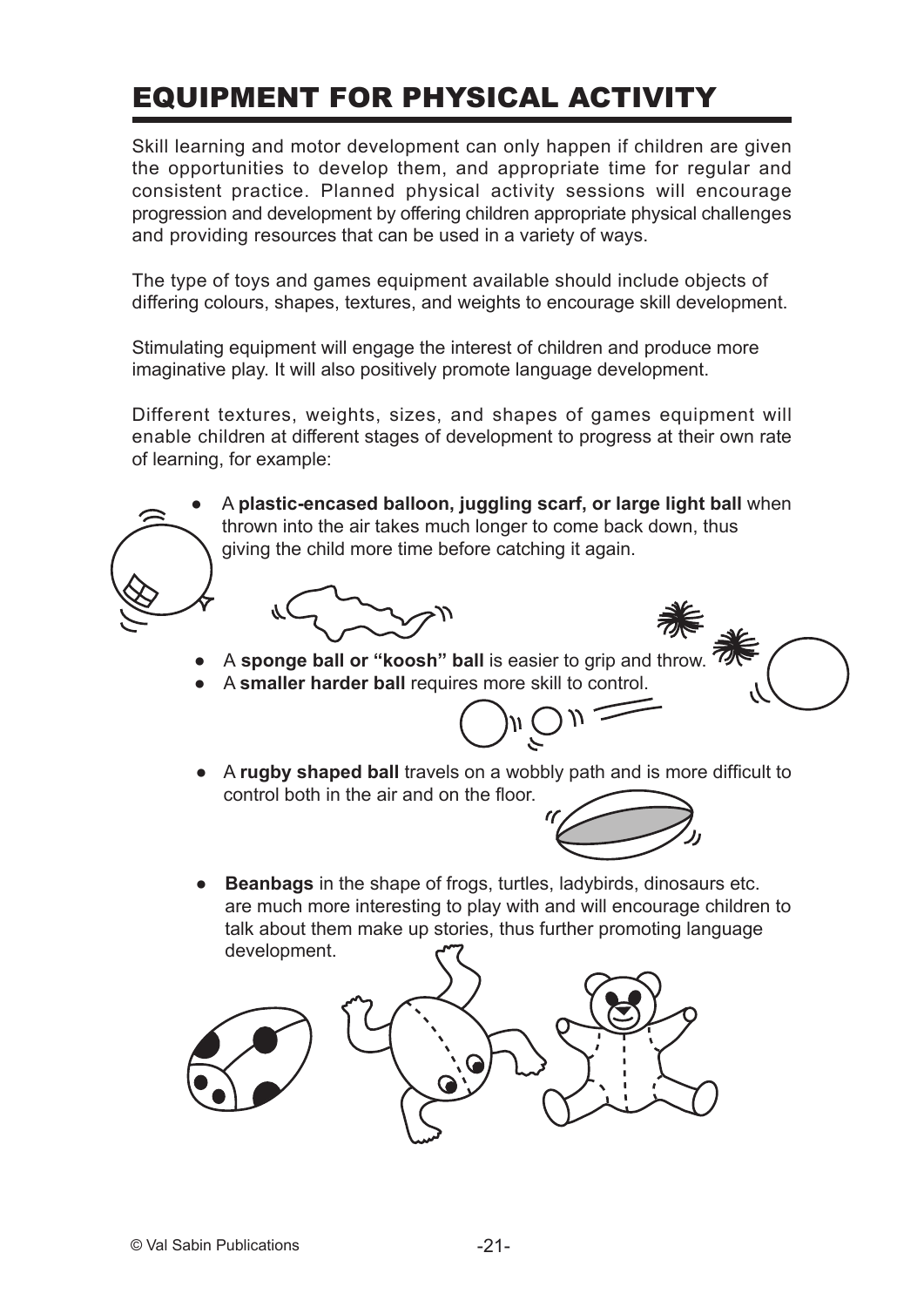# WARM-UP ACTIVITIES

Children stand in front of the adult and "copy" or "shadow" what she does. The adult slowly stretches into different positions e.g.



© Val Sabin Publications -35-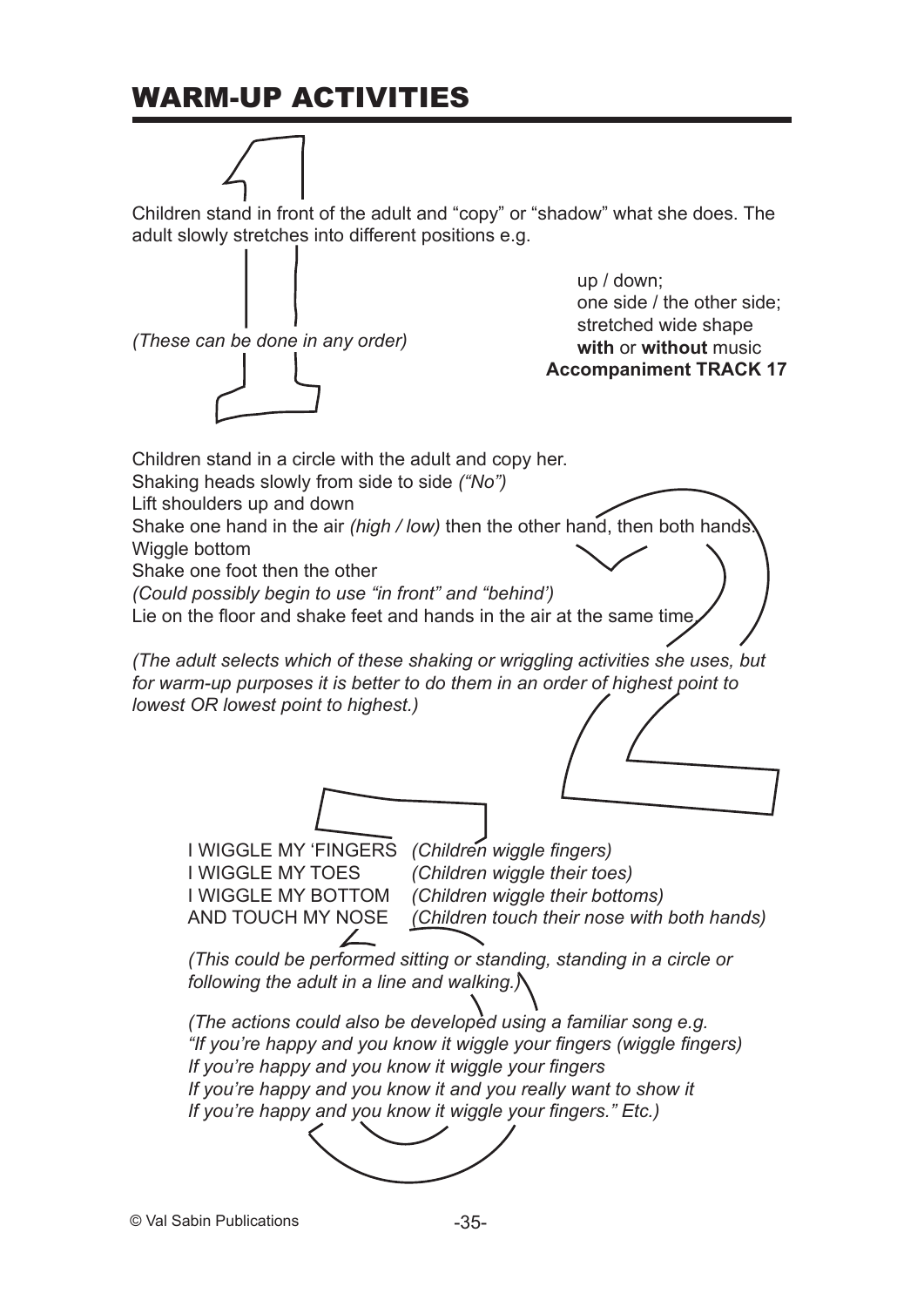#### G24 SEA CREATURES

Another example using the same rhythm chant could be.............................

Adults and children in a circle walking round chanting

"We're going to the seaside We're going to the beach **WHAT'S** at the seaside **WHAT'S** on the beach?

The adult can call out e.g.

| "crabs"       | (crab walking on all fours)                  |
|---------------|----------------------------------------------|
| "big fish"    | (swimming actions travelling about the room) |
| "little fish" | (shaking fingers, hands and arms and running |
|               | with tiny steps on tip-toes)                 |

#### PLAY AREA MARKINGS

Any simple sea creatures shapes painted on the outdoor play area will encourage imaginative play.

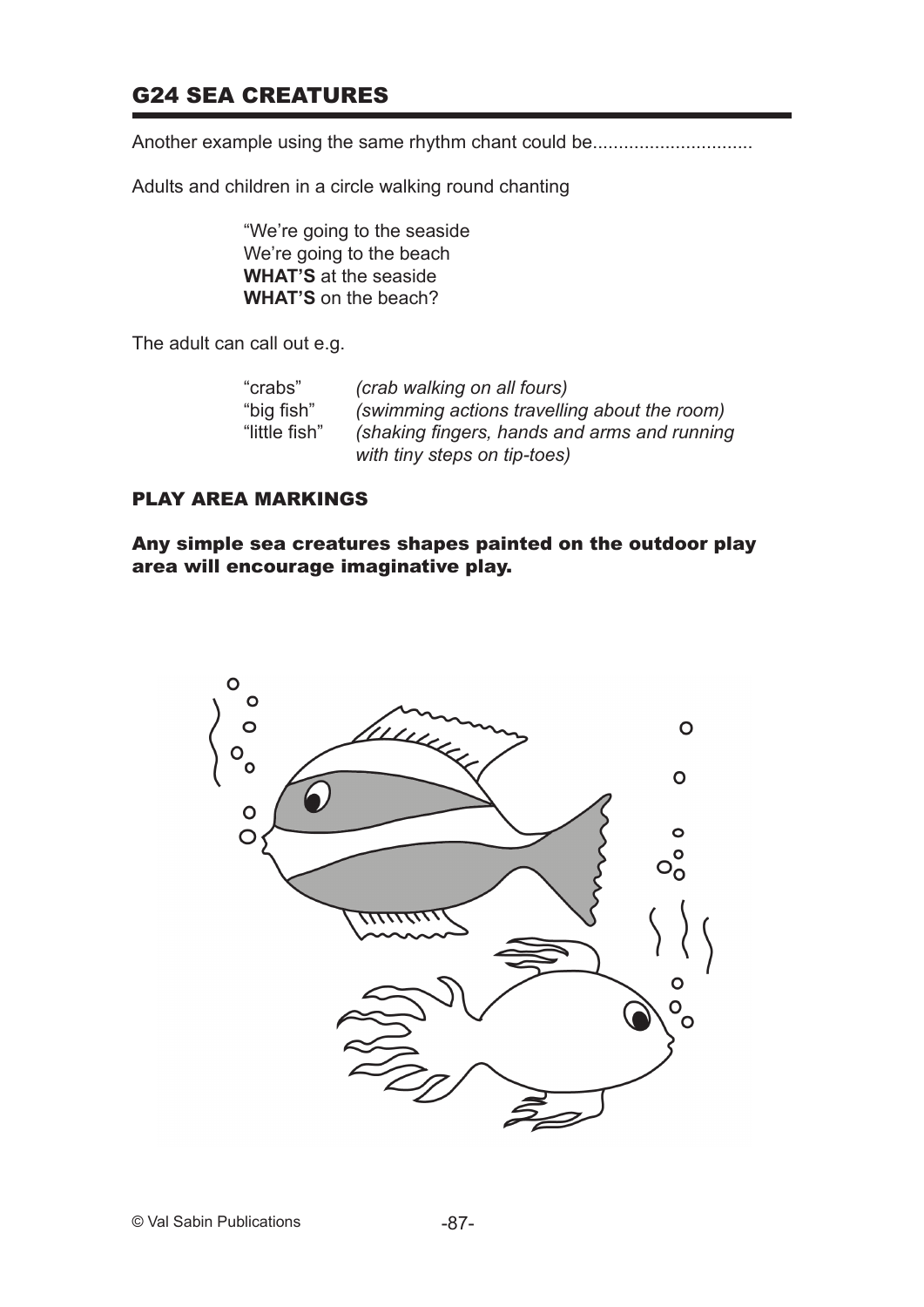# USING LARGER APPARATUS



- All gymnastic activities developed on the floor can be transferred to apparatus *(e.g. "show a wide stretched shape on the climbing frame")*
- Apparatus work adds a new dimension to children's physical activity because it includes hanging, climbing, and swinging actions where the arms take much of the body weight.
- Portable apparatus can be arranged to make an interesting environment for work. The layout could include different levels, different surfaces, and different widths of apparatus, therefore affording children a wide range of experiences.
- Provision of resources will obviously determine the variety of the apparatus on offer, however, whatever the setting there should be available both climbing equipment and wheeled toys.

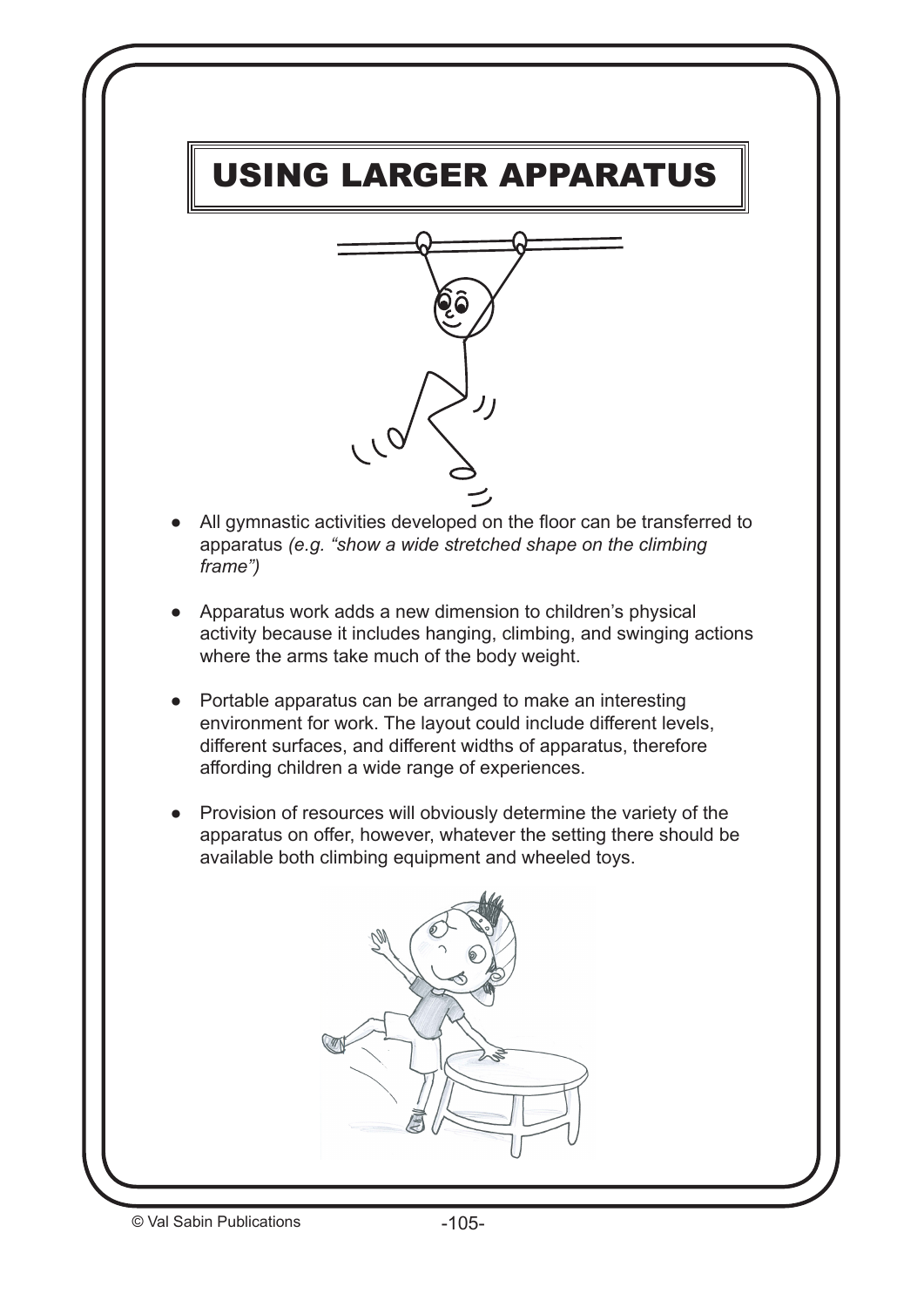#### LARGE GROUP GAMES TO DEVELOP SPATIAL AWARENESS

### GA1 THOMAS THE TANK

Children take one marker or hoop *(remember to use with care)* each.

Children stand on their marker or in their hoops - the train is in the station.

On a signal from the adult the "trains" move about **between** the stations.

On a signal from the adult the "trains" make their way back to their own station.

When they are in the station they pull the hooter twice to show they have arrived.

*(The signals could be e.g.*

- *(a) "the train is leaving the station" "the train is coming back into the station"*
- *(b) Adult blows a whistle once to start the trains moving Adult blows a whistle twice to go back to the station.*
- *(c) Adult waves a green flag or piece of material*
- *(d) Adult waves a red flag for trains to return to the station)*



#### PLAY AREA MARKINGS

If space allows an engine and carriage could be painted on the outdoor play area. This can encourage imaginative play or extend the "train" activities.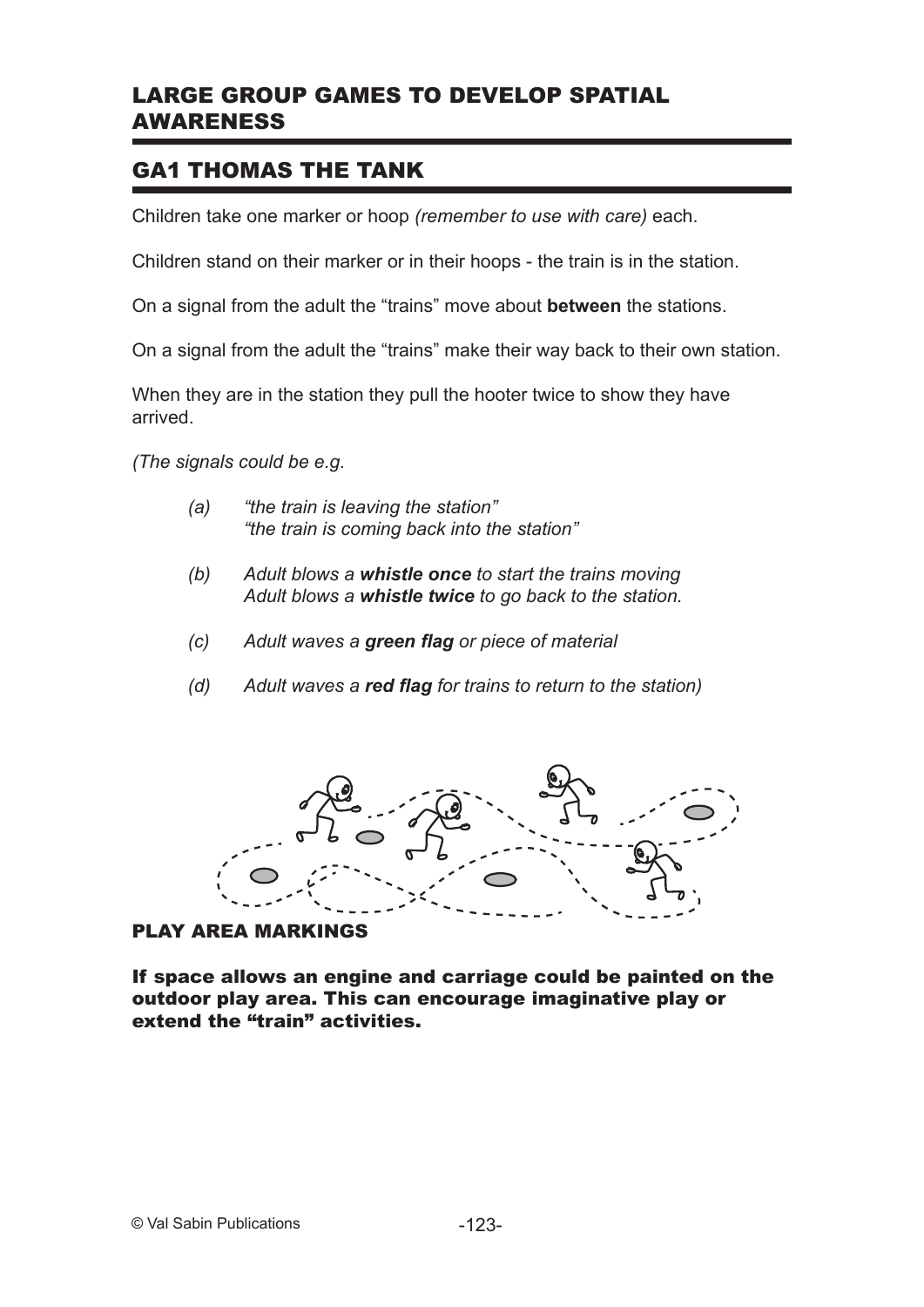#### GA33 PROGRESSIVE TASKS FOR DEVELOPING HITTING A BALL WITH A BAT

The following ideas would be useful tasks to aid strength and hand eye co-ordination.

- (i) Children steer a ball along the floor keeping it close to their bat. Can they change direction?
- $(ii)$  Children hold the bat out in front of them to make a flat table and try to balance a ball on their bat. *(Children can hold the ball to keep it on the bat if necessary. A beanbag or koosh ball could be used instead. Alternatively a quoit could be placed on the bat and a ball placed in the middle of the quoit. Try to encourage children to keep a level bat, a strong wrist, and to look at the ball)*



- $(iii)$  Can children walk around the play space balancing the ball on the bat.
- $(iv)$  Children hit a ball a little way along the ground with their bat then run after it and stop it. *(They stop the ball by putting the bat on top of it.)*



- $(v)$  Children progress to hitting the ball a little way along the ground with the bat but moving in different directions. *(If children find controlling the ball difficult a point which will help them is that the bat must always push the ball from behind.)*
- (vi) Children can hit the ball along the ground with a bat aiming at a target or between two goals.



- (vii) Children work co-operatively to bat a ball along the ground to each other between two skittles or markers.
- (viii) Can children steer the ball with the bat in and out of the markers on the ground and then hit it between two skittles forming a goal?

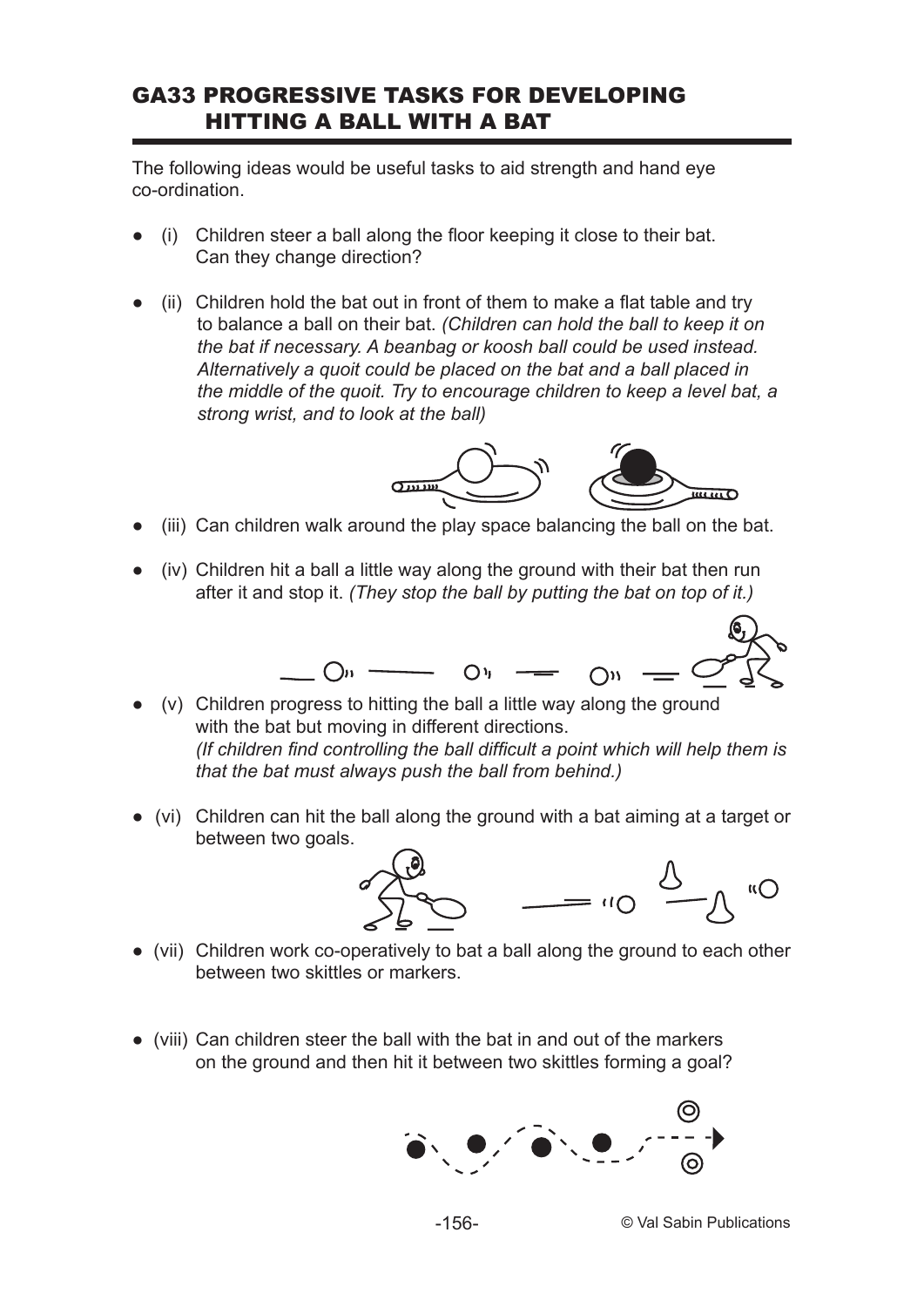### D1 MOVING AND STOPPING

Children need to develop the quality of stillness and it is very difficult to achieve at this age. Activities which will encourage the development of moving and stillness could include:

- (i) Using words e.g.
	- "MOVE" and "FREEZE"
	- "GO" and "STOP"
	- "RUN" and "STAND"



- (ii) Using percussion e.g.
	- ● Beat the tambour twice to **move** and once to **stop**.
	- **•** Shake the tambourine to **run with tiny steps** and give a single beat to **stop**.
	- Shake the maracas continuously to move and hold them still to stop.
- (iii) Using music e.g.
	- Move to a piece of music and stand still when the music stops.

This could be further developed into:

### D2 MUSICAL STATUES

Dance framework:

Music with a beat  $-$  STOP (repeat) Music with a beat – STOP (repeat) Music with a beat – STOP (repeat) Music with a beat – STOP

Accompaniment: **TRACK 43 or 52** "Musical Statues"

### D3 STATUES IN THE MOOD

Children combine different ways of travelling and stopping. **Dance framework:**

- Bouncy music STOP
- Steady music STOP
- Bouncy music STOP
- Peaceful music STOP

Accompaniment: **TRACK 44** "In the Mood"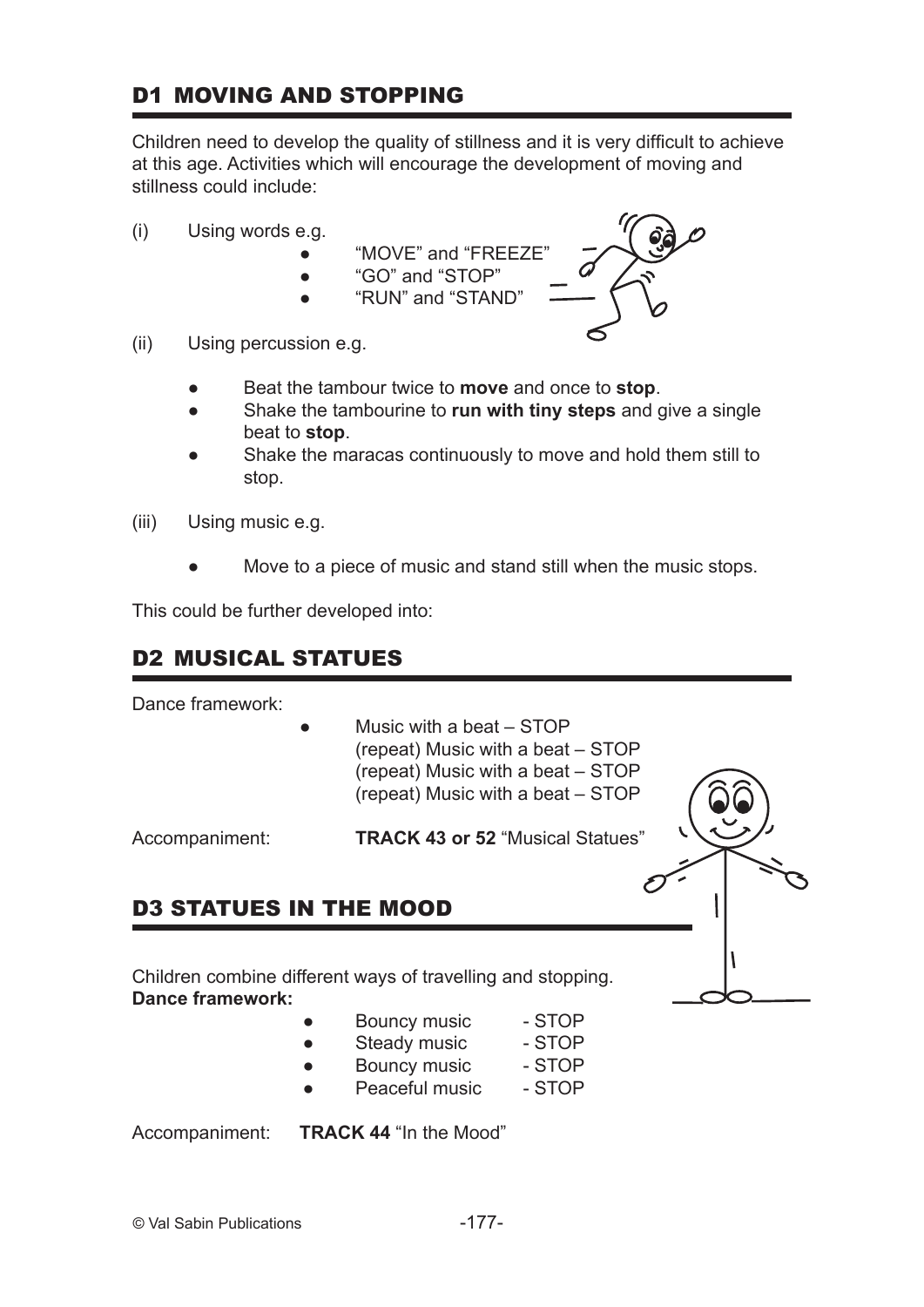### D27 UNDERWATER WORLD

Children tip-toe in and out of each other and STOP on a signal *(strong, tight bodies to hold the position still).*

When this has been repeated several times children discuss with the adults all the things they can imagine being in the sea. The discussion should then be guided towards the shape of rocks and coral in the sea. Answers could be "sharp, spiky, hard" etc.

If possible show the children an example of coral. This will be a very good stimulus for shape.

Ask children to show a shape like the coral or a rock - very STILL and STRONG and SPIKY.

Children are then asked to talk about fishes - the way they look and the way they move, e.g. smooth, slippery, swimming, wriggling etc. *(look at pictures or look at real fish moving in water).*

Moving on tip-toe in and out of each other can the children wriggle and swim like fishes? *(The pathway will be a wriggly one and children can flutter their fingers and arms as they go.)*

#### **Dance framework:-**

- Hold a coral shape
- Swim like fishes in and out of each other all around the play space
- Hold a coral shape in another part of the room
- Swim about like fishes all around the room
- Hold a coral shape to finish the dance.

**Accompaniment** is tambourine and voice.



N.B. (i) To maintain spacing markers could be placed on the floor. (ii) 3 year olds may need to use the structure of the spatial activity game of "Fishes" in the initial stages of this dance.



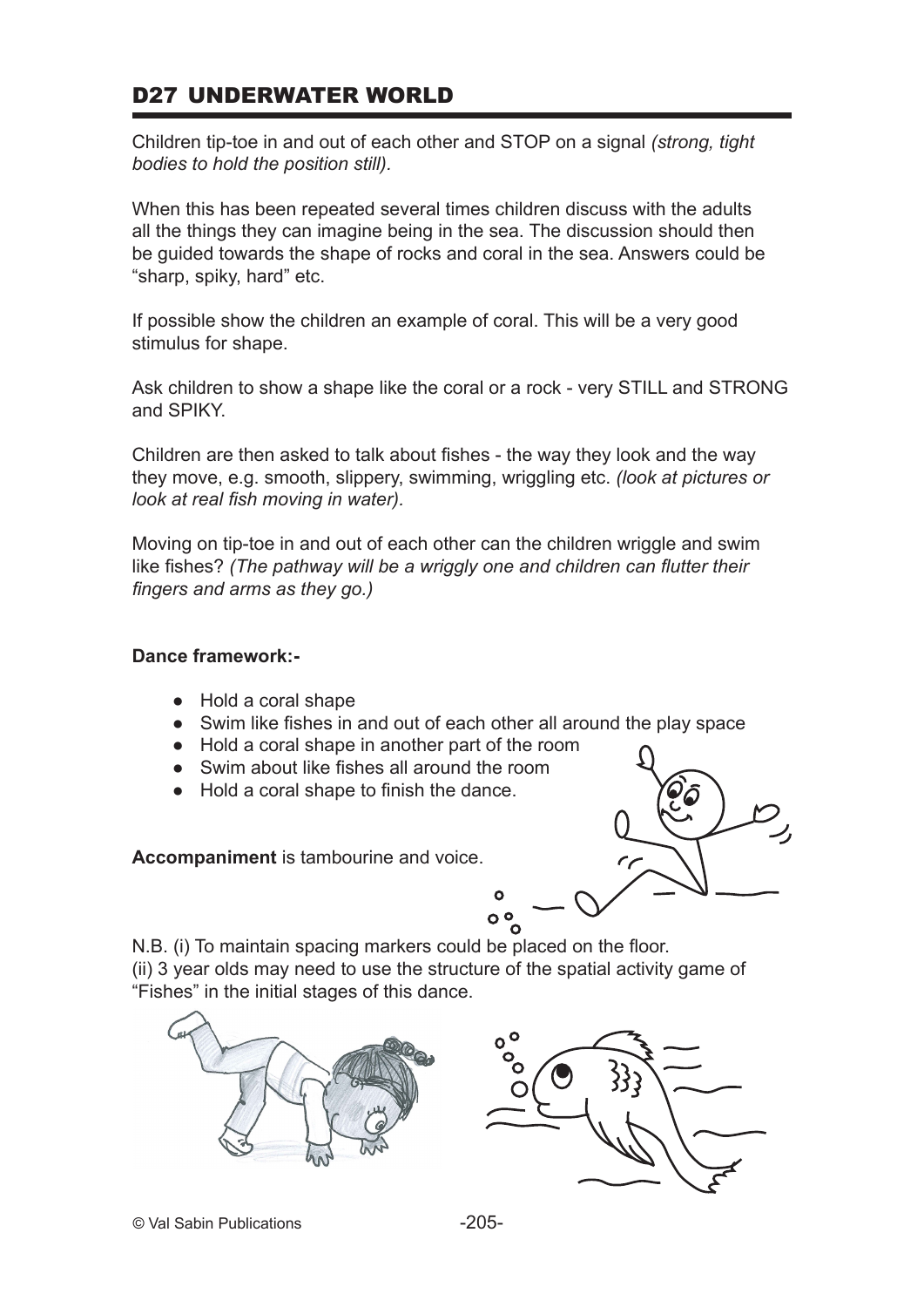